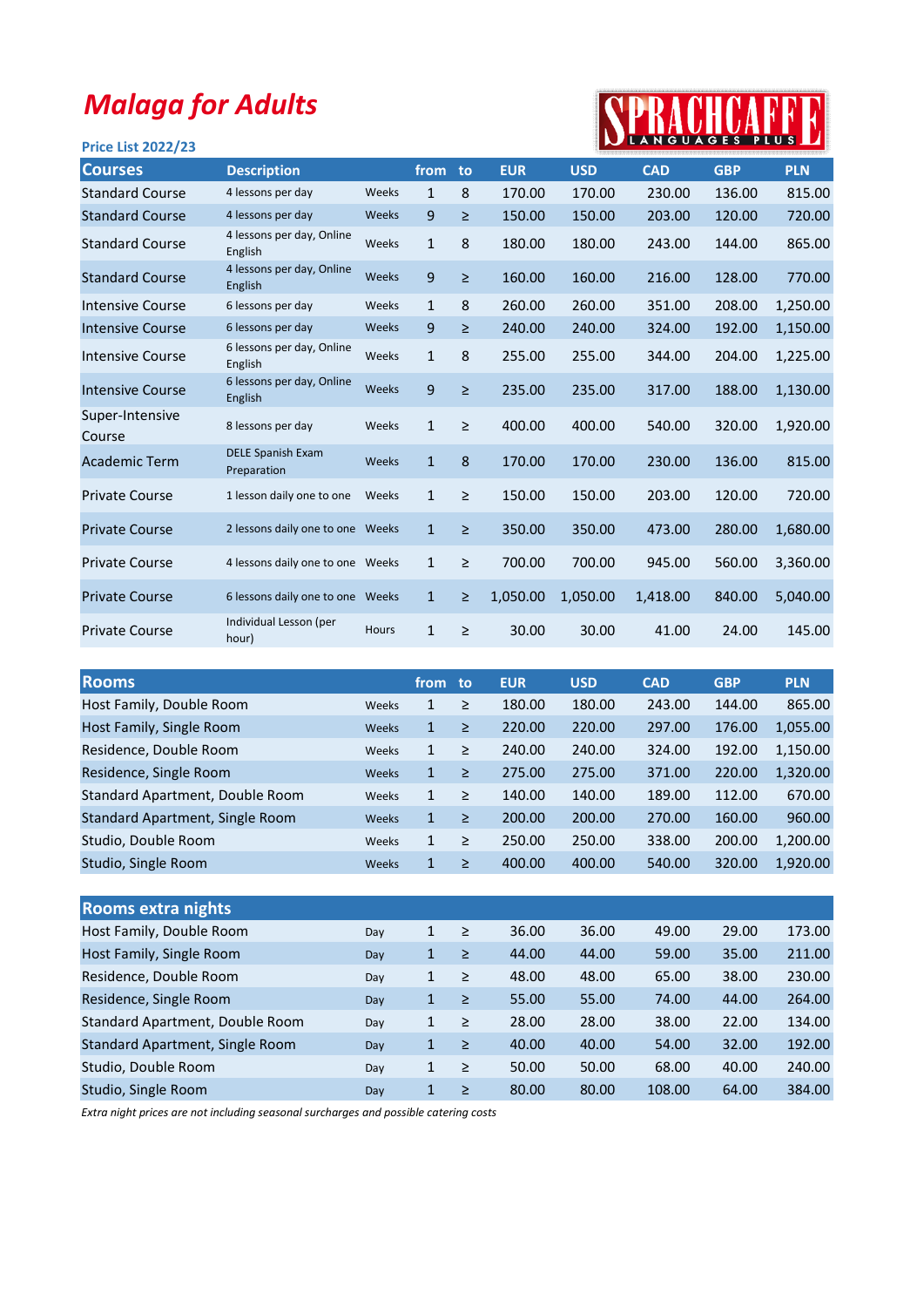| <b>Boards</b>              | for Roomtype             |             | <b>EUR</b> | <b>USD</b> | <b>CAD</b> | <b>GBP</b> | <b>PLN</b> |
|----------------------------|--------------------------|-------------|------------|------------|------------|------------|------------|
| <b>Breakfast</b>           | Residence, Double Room   | is included | 0.00       | 0.00       | 0.00       | 0.00       | 0.00       |
| <b>Breakfast</b>           | Residence, Single Room   | is included | 0.00       | 0.00       | 0.00       | 0.00       | 0.00       |
| Half board                 | Host Family, Double Room | is included | 0.00       | 0.00       | 0.00       | 0.00       | 0.00       |
| <b>Half board</b>          | Host Family, Single Room | is included | 0.00       | 0.00       | 0.00       | 0.00       | 0.00       |
|                            |                          |             |            |            |            |            |            |
| <b>Boards extra nights</b> |                          |             |            |            |            |            |            |
| <b>Breakfast</b>           | Residence, Double Room   | is included | 0.00       | 0.00       | 0.00       | 0.00       | 0.00       |
| <b>Breakfast</b>           | Residence, Single Room   | is included | 0.00       | 0.00       | 0.00       | 0.00       | 0.00       |
| Half board                 | Host Family, Double Room | is included | 0.00       | 0.00       | 0.00       | 0.00       | 0.00       |
| <b>Half board</b>          | Host Family, Single Room | is included | 0.00       | 0.00       | 0.00       | 0.00       | 0.00       |

| <b>Seasonsurcharges</b> |                         | <b>EUR</b> | USD   | <b>CAD</b> | GBP   | <b>PLN</b> |
|-------------------------|-------------------------|------------|-------|------------|-------|------------|
| Mid Season              | 03/04/2022 - 18/06/2022 | 35.00      | 35.00 | 47.00      | 28.00 | 170.00     |
| High Season             | 19/06/2022 - 20/08/2022 | 70.00      | 70.00 | 95.00      | 56.00 | 335.00     |
| Mid Season              | 21/08/2022 - 17/09/2022 | 35.00      | 35.00 | 47.00      | 28.00 | 170.00     |

| Seasonsurcharges extra nights |                         |       |                   |       |       |       |
|-------------------------------|-------------------------|-------|-------------------|-------|-------|-------|
| Mid Season                    | 03/04/2022 - 18/06/2022 | 7.00  | 7.00 <sub>1</sub> | 9.00  | 6.00  | 34.00 |
| High Season                   | 19/06/2022 - 20/08/2022 | 14.00 | 14.00             | 19.00 | 11.00 | 67.00 |
| Mid Season                    | 21/08/2022 - 17/09/2022 | 7.00  | 7.00              | 9.00  | 6.00  | 34.00 |

| <b>Fees</b>                        | <b>EUR</b> | <b>USD</b> | <b>CAD</b> | <b>GBP</b> | <b>PLN</b> |
|------------------------------------|------------|------------|------------|------------|------------|
| <b>Accommodation Placement Fee</b> | 80.00      | 80.00      | 108.00     | 64.00      | 385.00     |
| <b>Course Enrollment Fee</b>       | 65.00      | 65.00      | 88.00      | 52.00      | 310.00     |
| <b>Registration Fee</b>            | 60.00      | 60.00      | 81.00      | 48.00      | 290.00     |

| <b>Transfers</b>   | <b>Airport/Station</b>           | <b>EUR</b> | <b>USD</b> | <b>CAD</b> | <b>GBP</b> | <b>PLN</b> |
|--------------------|----------------------------------|------------|------------|------------|------------|------------|
| Oneway (Arrival)   | AGP - Pablo Ruiz Picasso Airport | 60.00      | 60.00      | 81.00      | 48.00      | 290.00     |
| Oneway (Departure) | AGP - Pablo Ruiz Picasso Airport | 40.00      | 40.00      | 54.00      | 32.00      | 190.00     |
| Return             | AGP - Pablo Ruiz Picasso Airport | 100.00     | 100.00     | 135.00     | 80.00      | 480.00     |

| <b>Extras</b>                        |          | <b>EUR</b> | <b>USD</b> | <b>CAD</b> | <b>GBP</b> | <b>PLN</b> |
|--------------------------------------|----------|------------|------------|------------|------------|------------|
| <b>Bank charges</b>                  | One-time | 30.00      | 30.00      | 41.00      | 24.00      | 145.00     |
| Courier Mail Fee / Shipping Fee (t2) | One-time | 75.00      | 75.00      | 101.00     | 60.00      | 360.00     |
| Diet surcharge - Dairy intolerance   | per week | 70.00      | 70.00      | 95.00      | 56.00      | 335.00     |
| Diet surcharge - Diabetic            | per week | 70.00      | 70.00      | 95.00      | 56.00      | 335.00     |
| Diet surcharge - Gluten free         | per week | 70.00      | 70.00      | 95.00      | 56.00      | 335.00     |
| Diet surcharge - Halal               | per week | 70.00      | 70.00      | 95.00      | 56.00      | 335.00     |
| Diet surcharge - Kosher              | per week | 70.00      | 70.00      | 95.00      | 56.00      | 335.00     |
| Diet surcharge - Low Fat             | per week | 70.00      | 70.00      | 95.00      | 56.00      | 335.00     |
| Diet surcharge - Vegan               | per week | 70.00      | 70.00      | 95.00      | 56.00      | 335.00     |
| Diet Surcharge - Vegetarian          | per week | 70.00      | 70.00      | 95.00      | 56.00      | 335.00     |
| Leisure Package 1                    | per week | 130.00     | 130.00     | 176.00     | 104.00     | 625.00     |
| Materials Fee Standard Course        | One-time | 15.00      | 15.00      | 20.00      | 12.00      | 70.00      |
| Visa Fee (Letter Of Acceptance)      | One-time | 50.00      | 50.00      | 68.00      | 40.00      | 240.00     |